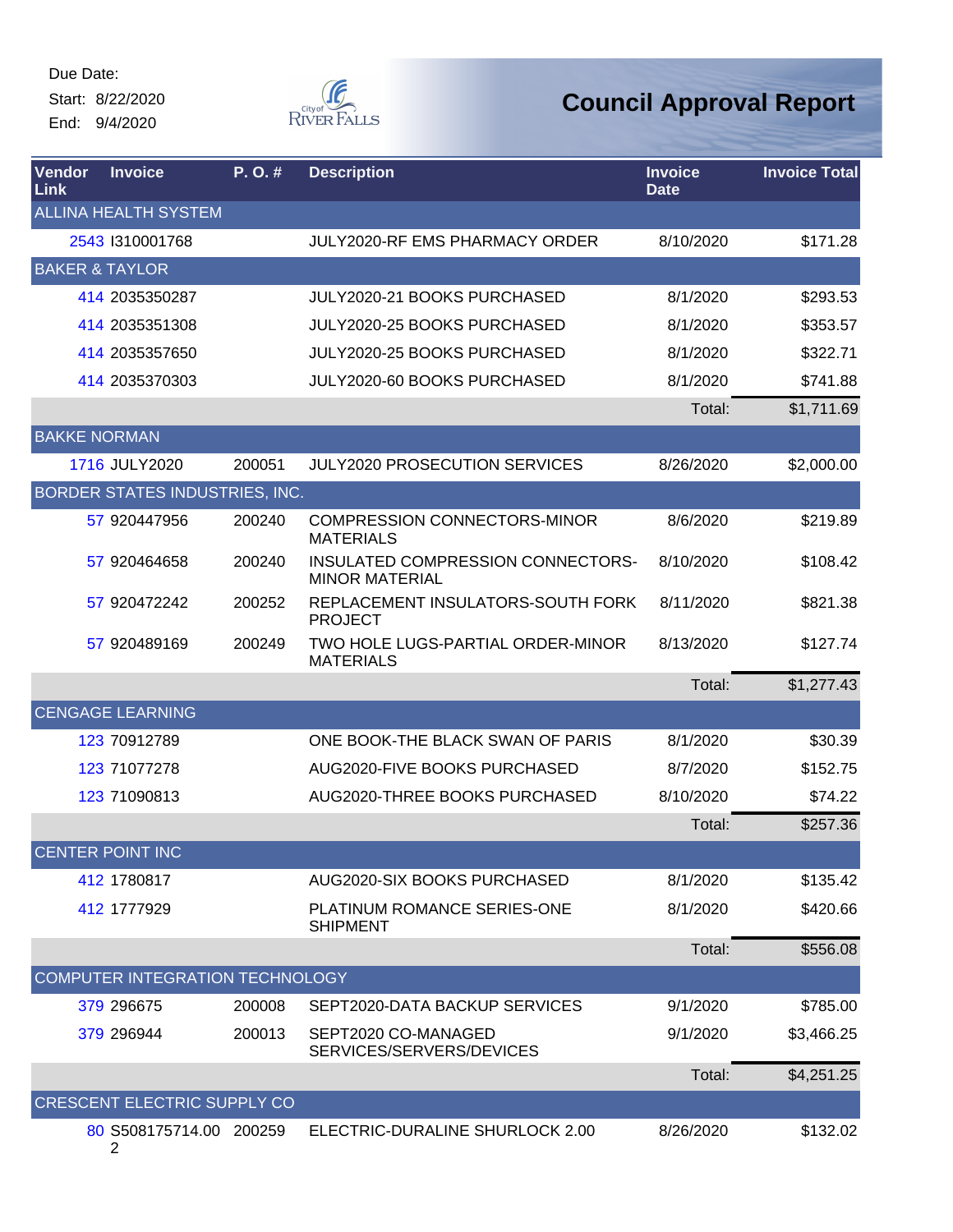Start: 8/22/2020 End: 9/4/2020



| Vendor<br><b>Link</b> | <b>Invoice</b>                       | P. O. # | <b>Description</b>                                   | <b>Invoice</b><br><b>Date</b> | <b>Invoice Total</b> |
|-----------------------|--------------------------------------|---------|------------------------------------------------------|-------------------------------|----------------------|
|                       | DEISS, RANDALL E                     |         |                                                      |                               |                      |
|                       | 4556 3277                            | 200248  | AUG2020-RENT/TWO TRAILERS-STORE<br>PRAIRIE DR ITEMS  | 8/31/2020                     | \$400.00             |
|                       | DELTA DENTAL OF WISCONISN INC        |         |                                                      |                               |                      |
|                       | 2572 1494177 SEPT<br><b>RETIREE</b>  |         | <b>SEPT VISION INSURANCE RETIREE</b>                 | 9/1/2020                      | \$6.21               |
|                       | 2572 1494176 SEPT                    |         | SEPTEMBER VISION INSURANCE                           | 9/1/2020                      | \$470.27             |
|                       |                                      |         |                                                      | Total:                        | \$476.48             |
| <b>EFTPS</b>          |                                      |         |                                                      |                               |                      |
|                       | 7 62105                              |         | PPE 08/23/2020                                       | 8/28/2020                     | \$75,157.03          |
|                       | EO JOHNSON CO. INC                   |         |                                                      |                               |                      |
|                       | 98 27695530                          |         | SEPT2020-LIBRARY-RICOH MP COPIER<br><b>BASE PYMT</b> | 9/1/2020                      | \$125.74             |
|                       | <b>ESS BROTHERS &amp; SONS INC</b>   |         |                                                      |                               |                      |
|                       | 107 AA6832                           | 200265  | <b>MANHOLE CASTINGS AND LIDS</b>                     | 8/10/2020                     | \$6,530.00           |
|                       | <b>EXPRESS PERSONNEL SERVICES</b>    |         |                                                      |                               |                      |
|                       | 109 24261826                         |         | WKEND8/16-J.HAYES-30.5HRS-TEMP COMM<br><b>INTERN</b> | 8/18/2020                     | \$667.95             |
|                       | 109 24292825                         | 200189  | WKEND 8/23-N.YOUNG-40HRS-TEMP PARK<br><b>MAINT</b>   | 8/25/2020                     | \$795.20             |
|                       | 109 24292824                         | 200189  | WKEND 8/23-C.BELL-40HRS-TEMP STREET<br><b>MAINT</b>  | 8/25/2020                     | \$795.20             |
|                       | 109 24292823                         |         | WKEND8/23-J.HAYES-29.5HRS-TEMP COMM<br><b>INTERN</b> | 8/25/2020                     | \$646.05             |
|                       |                                      |         |                                                      | Total:                        | \$2,904.40           |
|                       | FIRST NATIONAL BANK - RF SECTION 125 |         |                                                      |                               |                      |
|                       | 6 62104                              |         | PPE 08/23/2020                                       | 8/28/2020                     | \$4,305.08           |
|                       | <b>GRAPHIC DESIGN INC</b>            |         |                                                      |                               |                      |
|                       | 598 QB35080                          |         | 225 RESIDENTIAL PARKING PERMITS-4<br><b>VERSIONS</b> | 8/17/2020                     | \$324.00             |
|                       | <b>HEALTH PARTNERS</b>               |         |                                                      |                               |                      |
|                       | 356 99097351                         |         | SEPT HEALTH DENTAL INSURANCE                         | 9/1/2020                      | \$179,029.97         |
|                       | <b>HIGH TECH CLEANING SERVICE</b>    |         |                                                      |                               |                      |
|                       | 848 1114                             |         | 8/10/20 INCIDENT-BIOHAZARD<br>CLEANUP/SQUAD#3        | 8/12/2020                     | \$85.00              |
|                       | HUEBSCH LAUNDRY COMPANY              |         |                                                      |                               |                      |
|                       | 146 20025240                         | 200067  | 8/5/20 LIBRARY RUG SVC                               | 8/5/2020                      | \$70.37              |
|                       | 146 20026435                         | 200067  | 8/12/20 POLICE DEPT RUG SVC                          | 8/12/2020                     | \$61.54              |
|                       | 146 20026442                         | 200067  | 8/12/20 PW BLDG RUG SVC                              | 8/12/2020                     | \$43.06              |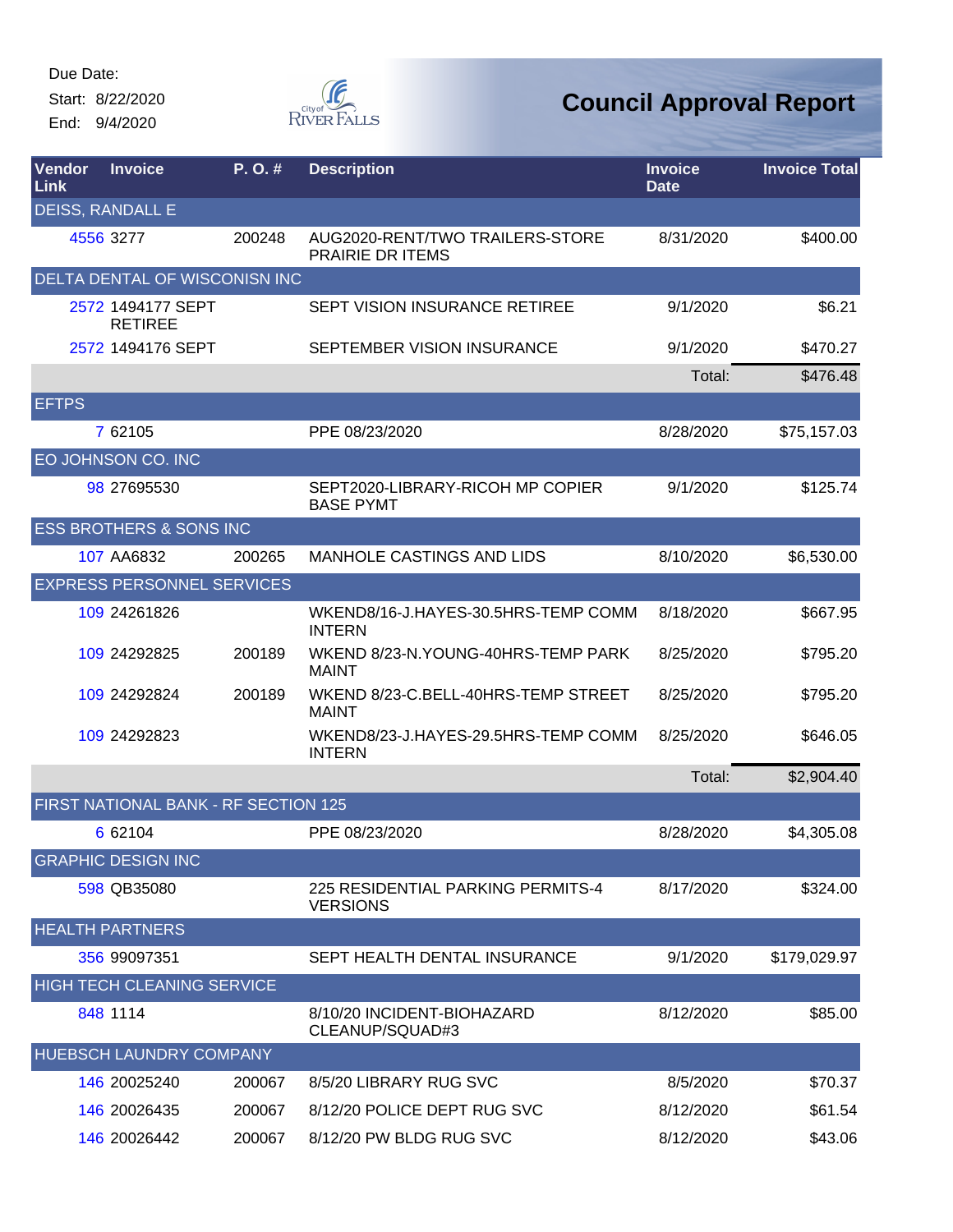Start: 8/22/2020 End: 9/4/2020



| Vendor<br><b>Link</b>  | <b>Invoice</b>                   | P.O.#                               | <b>Description</b>                                         | <b>Invoice</b><br><b>Date</b> | <b>Invoice Total</b> |
|------------------------|----------------------------------|-------------------------------------|------------------------------------------------------------|-------------------------------|----------------------|
|                        | 146 10044037                     | 200039                              | 8/19 WASTEWATER DEPT UNIFORMS                              | 8/19/2020                     | \$46.31              |
|                        | 146 10044034                     | 200042                              | 8/19 ELECTRIC DEPT UNIFORMS                                | 8/19/2020                     | \$290.59             |
|                        | 146 10044035                     | 200038                              | 8/19 WATER DEPT UNIFORMS                                   | 8/19/2020                     | \$40.54              |
|                        | 146 10044036                     | 200043                              | 8/19 PW UNIFORMS                                           | 8/19/2020                     | \$116.58             |
|                        | 146 10046112                     | 200039                              | 8/26 WASTEWATER DEPT UNIFORMS                              | 8/26/2020                     | \$46.31              |
|                        | 146 10046109                     | 200042                              | 8/26 ELECTRIC DEPT UNIFORMS                                | 8/26/2020                     | \$290.59             |
|                        | 146 10046110                     | 200038                              | 8/26 WATER DEPT UNIFORMS                                   | 8/26/2020                     | \$40.54              |
|                        | 146 10046111                     | 200043                              | 8/26 PW UNIFORMS                                           | 8/26/2020                     | \$116.58             |
|                        | 146 20028899                     | 200067                              | 8/26 CITY HALL RUG SERVICE                                 | 8/26/2020                     | \$57.17              |
|                        | 146 20028893                     | 200067                              | 8/26/20 PW BLDG RUG SVC                                    | 8/26/2020                     | \$43.06              |
|                        | 146 10048169                     | 200039                              | 9/2/20 WASTEWATER DEPT UNIFORMS                            | 9/2/2020                      | \$46.31              |
|                        | 146 10048167                     | 200038                              | 9/2/20 WATER DEPT UNIFORMS                                 | 9/2/2020                      | \$40.54              |
|                        | 146 10048168                     | 200043                              | 9/2/20 PW UNIFORMS                                         | 9/2/2020                      | \$116.58             |
|                        |                                  |                                     |                                                            | Total:                        | \$1,466.67           |
|                        | <b>HUNT ELECTRIC CORPORATION</b> |                                     |                                                            |                               |                      |
|                        | 4460 20070667                    |                                     | LIBRARY-RELOCATE SECURITY PANEL                            | 8/24/2020                     | \$600.00             |
|                        |                                  | INDIANHEAD FEDERATED LIBRARY SYSTEM |                                                            |                               |                      |
|                        | 655 220402                       |                                     | <b>CD/DVD LABEL SETS/HUB</b><br>LABELS/BARCODES            | 8/19/2020                     | \$330.09             |
| <b>INFOSEND INC</b>    |                                  |                                     |                                                            |                               |                      |
|                        | 150 175942                       | 200053                              | JULY2020 RFMU MONTHLY STMT SVCS                            | 8/20/2020                     | \$3,173.46           |
|                        | 150 175542                       | 200010                              | JULY2020 RFMU MONTHLY BILLING<br><b>INSERTS</b>            | 8/20/2020                     | \$1,020.35           |
|                        |                                  |                                     |                                                            | Total:                        | \$4,193.81           |
|                        | <b>INNOVATIVE ELECTRIC LLC</b>   |                                     |                                                            |                               |                      |
| 4427 1059              |                                  | 200238                              | <b>GLEN PARK MAINT BLDG-INSTALL NEW</b><br><b>CIRCUITS</b> | 8/18/2020                     | \$2,145.00           |
|                        |                                  |                                     | INTERNATIONAL CITY MGMT ASSOC RETIREMENT CORP              |                               |                      |
|                        | 1 62100                          |                                     | PPE 08/23/2020                                             | 8/28/2020                     | \$21,228.27          |
|                        | 1 62101                          |                                     | PPE 08/23/2020                                             | 8/28/2020                     | \$1,105.56           |
|                        |                                  |                                     |                                                            | Total:                        | \$22,333.83          |
| <b>J&amp;J GIS LLC</b> |                                  |                                     |                                                            |                               |                      |
|                        | 651 AUG2020                      | 200028                              | AUG2020 GIS SERVICES                                       | 8/31/2020                     | \$1,035.00           |
|                        | LAKE WISSOTA PUBLISHING LLC      |                                     |                                                            |                               |                      |
|                        | 4572 PRESENTATIO<br>N            |                                     | 9/10/20 ZOOM PRESENTATION-HIDDEN<br><b>HISTORY</b>         | 9/1/2020                      | \$150.00             |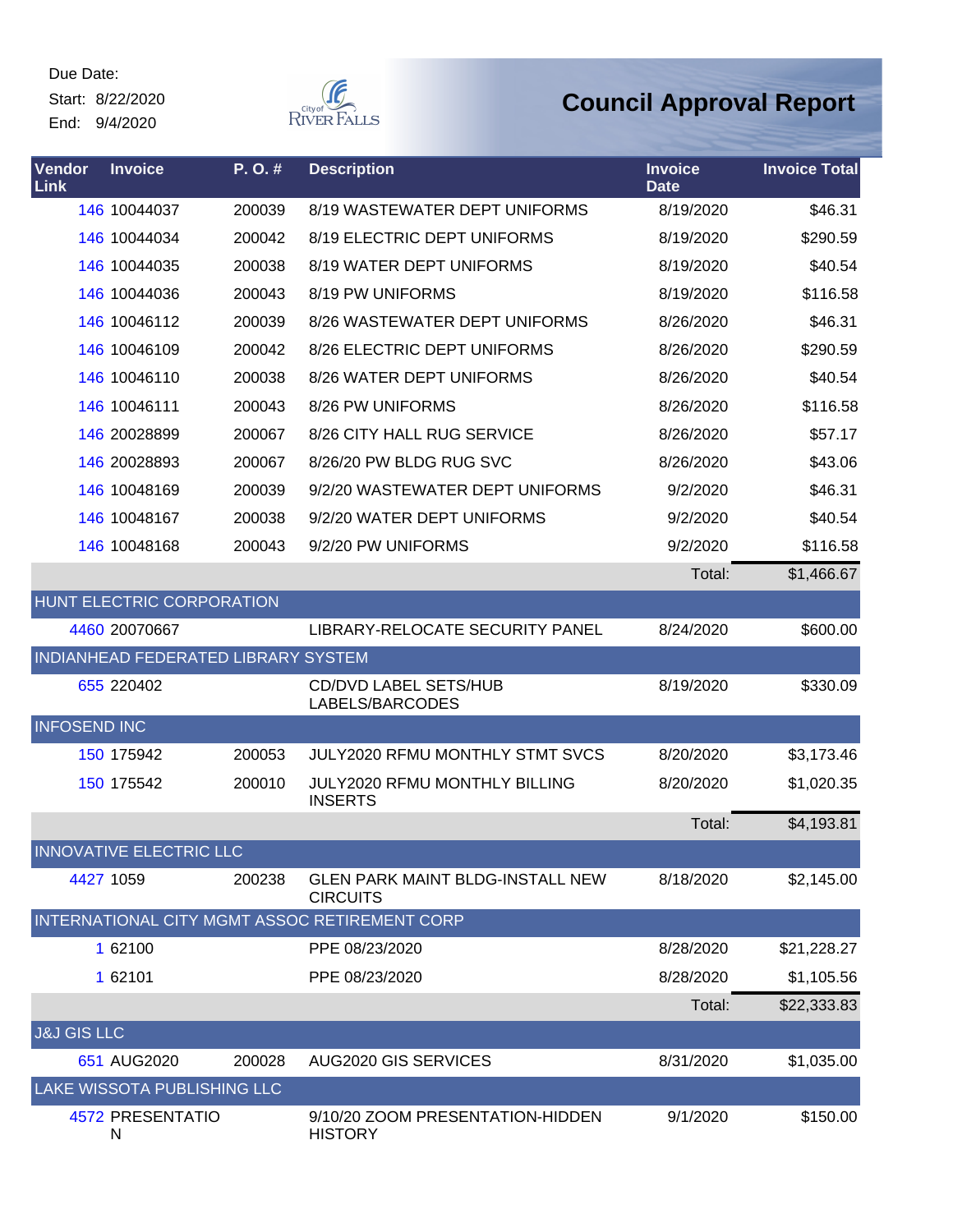Start: 8/22/2020 End: 9/4/2020



# **Council Approval Report**

| Vendor<br>Link      | <b>Invoice</b>                          | P.O.#  | <b>Description</b>                                   | <b>Invoice</b><br><b>Date</b> | <b>Invoice Total</b> |
|---------------------|-----------------------------------------|--------|------------------------------------------------------|-------------------------------|----------------------|
|                     | <b>LARSON, CHARLES</b>                  |        |                                                      |                               |                      |
|                     | 1953 2020SAFETYFO<br><b>OTWEAR</b>      |        | 2020 SAFETY FOOTWEAR<br><b>REIMBURSEMENT</b>         | 8/29/2020                     | \$147.90             |
|                     | LINCOLN NATIONAL LIFE INSURANCE COMPANY |        |                                                      |                               |                      |
|                     | 3066 41331372722<br><b>SEPT</b>         |        | SEPT 2020 LTD AD&D LIFE                              | 9/1/2020                      | \$4,957.00           |
|                     | 3066 4131374149                         |        | SEPT 2020 ADDITIONAL AD&D LTD LIFE                   | 9/1/2020                      | \$280.24             |
|                     |                                         |        |                                                      | Total:                        | \$5,237.24           |
| <b>MIDWEST TAPE</b> |                                         |        |                                                      |                               |                      |
|                     | 409 99137216                            |        | JULY2020-DEVOTED-ONE AUDIOBOOK                       | 8/1/2020                      | \$38.99              |
|                     | 409 99137218                            |        | JULY2020-HALF MOON BAY-ONE<br><b>AUDIOBOOK</b>       | 8/1/2020                      | \$39.99              |
|                     | 409 99137219                            |        | JULY2020-DO NOT RESIST-ONE DVD                       | 8/1/2020                      | \$19.99              |
|                     | 409 99137490                            |        | JULY2020-THREE AUDIOBOOKS<br><b>PURCHASED</b>        | 8/1/2020                      | \$119.97             |
|                     | 409 99164337                            |        | JULY2020-CREDIBLE THREAT-ONE<br><b>AUDIOBOOK</b>     | 8/1/2020                      | \$34.99              |
|                     | 409 99164338                            |        | JULY2020-LOST/FOUND BOOKSHOP-ONE<br><b>AUDIOBOOK</b> | 8/1/2020                      | \$39.99              |
|                     | 409 99164335                            |        | JULY2020-COUNTDOWN-ONE AUDIOBOOK                     | 8/1/2020                      | \$29.99              |
|                     | 409 99244605                            |        | AUG2020-TWO AUDIOBOOKS PURCHASED                     | 8/11/2020                     | \$89.98              |
|                     | 409 99244607                            |        | MIDWIFE MURDERS AUDIOBOOK                            | 8/11/2020                     | \$29.99              |
|                     | 409 99271196                            |        | <b>DEADLOCK AUDIOBOOK</b>                            | 8/18/2020                     | \$38.99              |
|                     | 409 99271195                            |        | TOO MUCH AND NEVER ENOUGH<br><b>AUDIOBOOK</b>        | 8/18/2020                     | \$39.99              |
|                     | 409 99271194                            |        | AUG2020-TWO AUDIOBOOKS PURCHASED                     | 8/18/2020                     | \$74.98              |
|                     | 409 99271193                            |        | <b>MARRIAGE STORY DVD</b>                            | 8/18/2020                     | \$23.99              |
|                     |                                         |        |                                                      | Total:                        | \$621.83             |
|                     | <b>MIKE MCPHILLIPS INC</b>              |        |                                                      |                               |                      |
|                     | 1719 51655                              | 200204 | SWEEP/HAUL APPROX 27000 SQ YDS<br><b>SEALCOAT</b>    | 8/11/2020                     | \$2,532.50           |
|                     | MY RECEPTIONIST LLC                     |        |                                                      |                               |                      |
|                     | 4185 S02203-081920                      |        | SEPT2020 RFMU AFTER HOURS SERVICE<br><b>FEES</b>     | 9/1/2020                      | \$108.52             |
|                     | NORTHERN STATES POWER COMPANY WI        |        |                                                      |                               |                      |
|                     | 344 697028913                           |        | AUG2020-PRESCOTT AMBULANCE POWER<br><b>BILL</b>      | 8/17/2020                     | \$335.42             |
|                     | <b>ONE TIME PAY VENDOR</b>              |        |                                                      |                               |                      |
|                     | 9999 DOLLARGENE                         |        | RESTITUTION OWED-#4N80ZN3P4W                         | 8/21/2020                     | \$51.50              |

RAL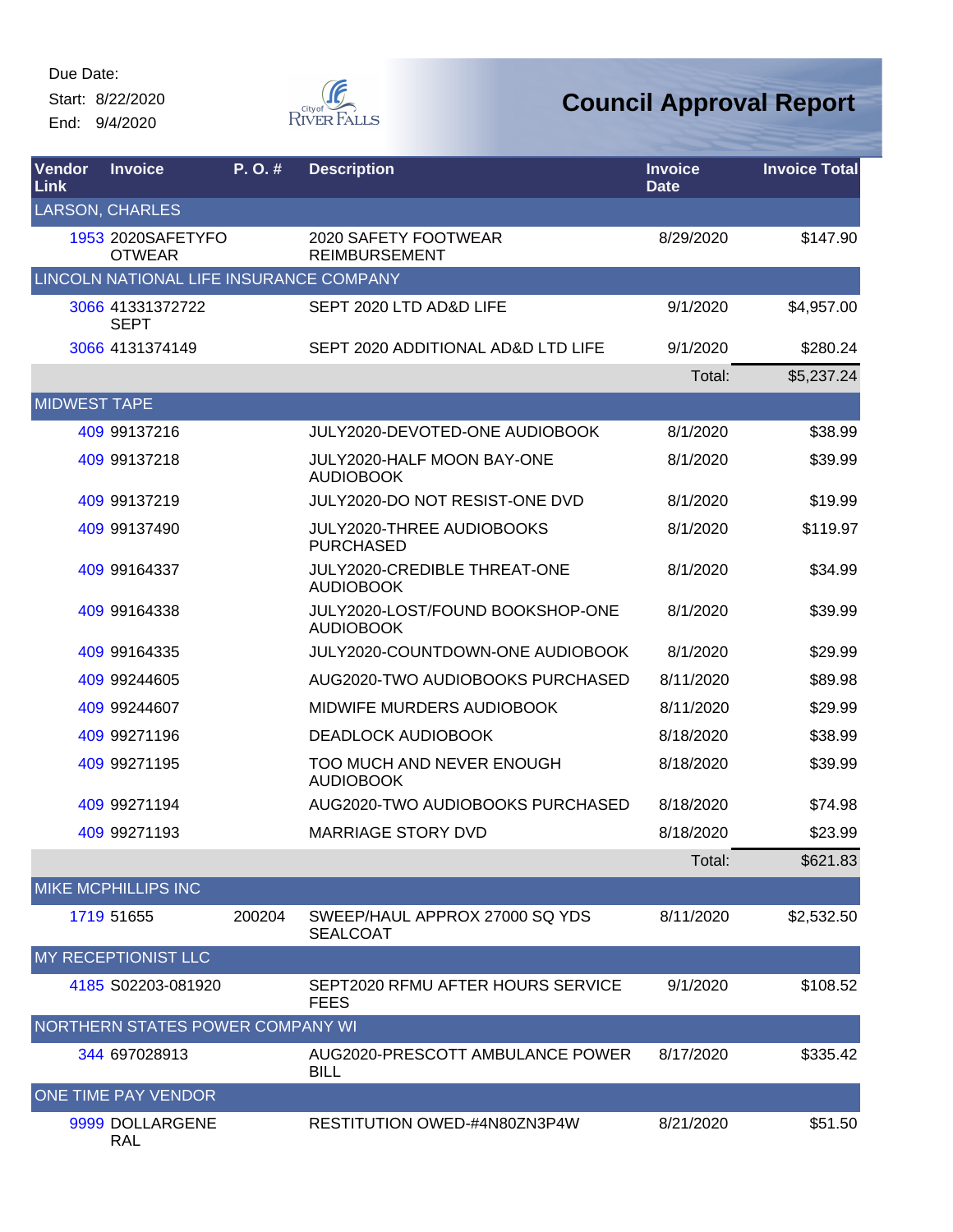Start: 8/22/2020 End: 9/4/2020



| Vendor<br>Link       | <b>Invoice</b>                        | P. O.# | <b>Description</b>                                   | <b>Invoice</b><br><b>Date</b> | <b>Invoice Total</b> |
|----------------------|---------------------------------------|--------|------------------------------------------------------|-------------------------------|----------------------|
|                      | 9999 ALISSAPHILIPP                    |        | REFUND-PARK SHELTER REFUND DUE TO<br><b>COVID</b>    | 8/31/2020                     | \$125.00             |
|                      | 9999 REPUBLICANP<br><b>ARTY</b>       |        | REFUND-PARK SHELTER-CANCEL DUE TO<br>COVID           | 8/31/2020                     | \$50.00              |
|                      |                                       |        |                                                      | Total:                        | \$226.50             |
|                      | PAYPAL UPDATE/CHANGE VENDOR#/FID      |        |                                                      |                               |                      |
|                      | 639 99885398                          |        | AUG2020-PAYPAL SERVICE FEES                          | 8/31/2020                     | \$30.00              |
|                      | <b>PELION BENEFITS</b>                |        |                                                      |                               |                      |
|                      | 5 62103                               |        | PPE 08/23/2020                                       | 8/28/2020                     | \$2,420.16           |
|                      | <b>QUADIENT LEASING USA INC</b>       |        |                                                      |                               |                      |
|                      | 4459 N8422094                         |        | JUNE2020-AUG2020 POSTAGE MACHINE<br><b>LEASE</b>     | 8/31/2020                     | \$784.62             |
|                      | <b>RFMU PAYMENTS OR REFUNDS</b>       |        |                                                      |                               |                      |
|                      | 990610 LORIPATRICKM<br><b>ORAN</b>    |        | REFUND-RFMU OVERPYMT ACCT#2349-07                    | 8/17/2020                     | \$352.27             |
|                      | 990610 WAYNENORMA<br><b>REVELS</b>    |        | REFUND-RFMU OVERPYMT-ACCT#1678-07                    | 8/18/2020                     | \$315.17             |
|                      | 990610 DANIELFISHER                   |        | REFUND-RFMU OVERPYMT-ACCT#2540-01                    | 8/18/2020                     | \$338.58             |
|                      | 990610 MARTHAROBE<br><b>RTBRENNAN</b> |        | REFUND-RFMU OVERPYMT-ACCT#5229-08                    | 8/18/2020                     | \$344.33             |
|                      |                                       |        |                                                      | Total:                        | \$1,350.35           |
|                      | <b>RIVER CITY STITCH</b>              |        |                                                      |                               |                      |
|                      | 2526 25053                            |        | 150 CITY OF RF LOGO FACEMASKS                        | 8/1/2020                      | \$950.00             |
|                      | RIVER FALLS CHAMBER OF COMMERCE INC   |        |                                                      |                               |                      |
|                      | 225 509A                              |        | SEVEN CHAMBER CHECKS-APPLIANCE<br><b>REBATES</b>     | 8/17/2020                     | \$325.00             |
|                      | <b>RIVER FALLS POLICE ASSOCIATION</b> |        |                                                      |                               |                      |
|                      | 9 62106                               |        | August 2020                                          | 8/28/2020                     | \$604.80             |
|                      | RIVER FALLS SENIOR CITIZENS           |        |                                                      |                               |                      |
|                      | 438 SEPT2020                          |        | SEPT2020 SENIOR CENTER                               | 9/1/2020                      | \$500.00             |
| <b>ROOF TECH INC</b> |                                       |        |                                                      |                               |                      |
|                      | 785 18622                             | 200236 | PUBLIC SAFETY BLDG PREVENTATIVE<br><b>ROOF MAINT</b> | 8/20/2020                     | \$1,975.00           |
|                      | 785 18621                             | 200236 | POWER PLANT PREVENTATIVE ROOF<br><b>MAINT</b>        | 8/20/2020                     | \$3,750.00           |
|                      | 785 18620                             | 200236 | LIBRARY PREVENTATIVE ROOF MAINT                      | 8/20/2020                     | \$1,895.00           |
|                      | 785 18623                             | 200236 | WWTP PREVENTATIVE ROOF MAINT                         | 8/20/2020                     | \$4,950.00           |
|                      | 785 18619                             | 200236 | AMBULANCE BLDG PREVENTATIVE ROOF<br><b>MAINT</b>     | 8/20/2020                     | \$2,125.00           |
|                      |                                       |        |                                                      | Total:                        | \$14,695.00          |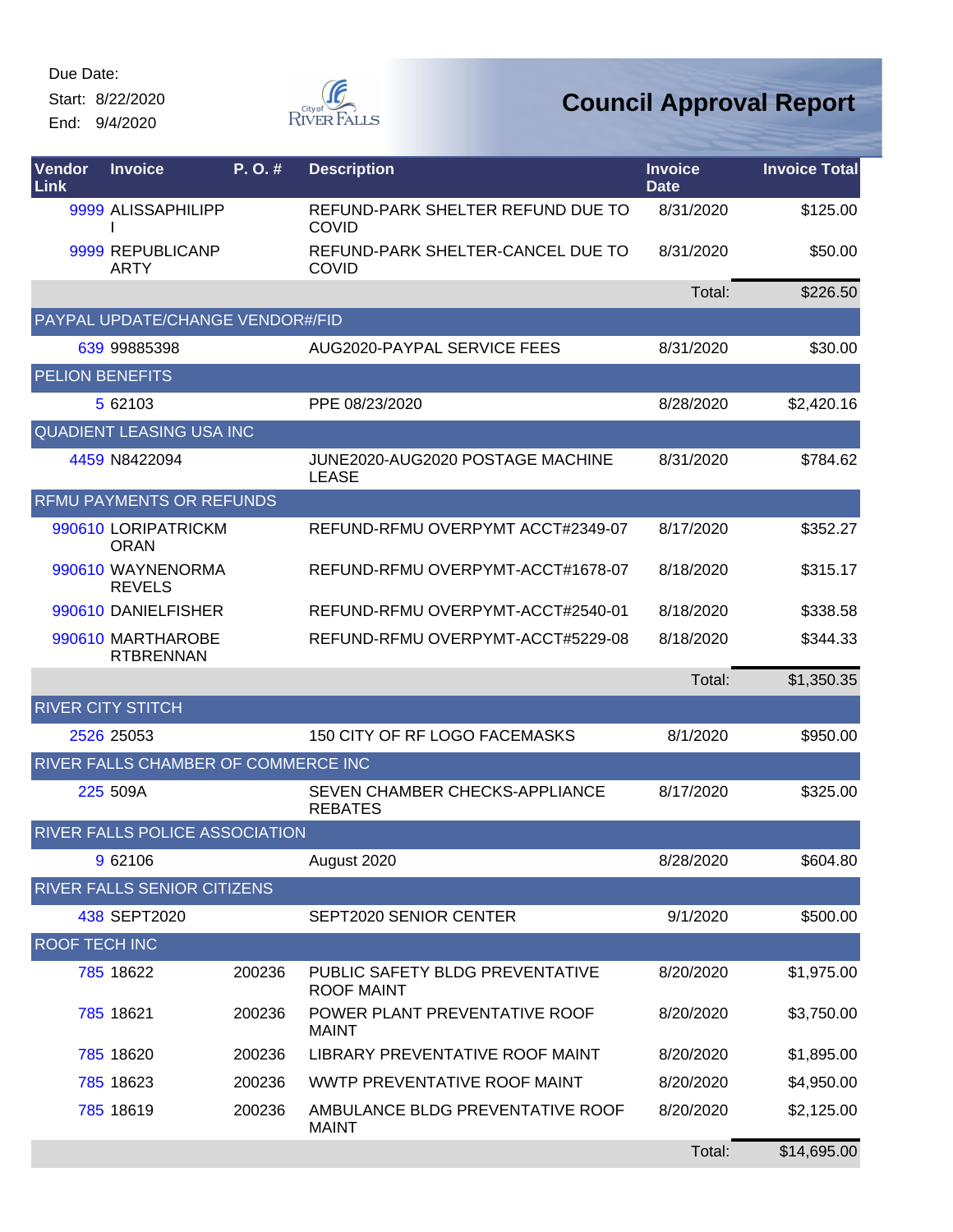Start: 8/22/2020 End: 9/4/2020



| Vendor<br>Link      | <b>Invoice</b>                           | P. O.# | <b>Description</b>                                          | <b>Invoice</b><br><b>Date</b> | <b>Invoice Total</b> |
|---------------------|------------------------------------------|--------|-------------------------------------------------------------|-------------------------------|----------------------|
|                     | RURAL ELECTRIC SUPPLY COOPERATIVE        |        |                                                             |                               |                      |
|                     | 221 795010-00                            | 200243 | 12 ARRESTER RISERS-INVENTORY                                | 8/21/2020                     | \$391.17             |
| <b>SAVATREE LLC</b> |                                          |        |                                                             |                               |                      |
|                     | 772 7570490-1                            | 200075 | AUG2020-TREE REMOVAL IN CITY PARKS                          | 8/31/2020                     | \$2,310.00           |
|                     | SHRED-IT US HOLDCO, INC                  |        |                                                             |                               |                      |
|                     | 2439 8180340423                          | 200119 | AUG2020 MONTHLY SHREDDING SERVICE                           | 8/22/2020                     | \$413.44             |
|                     | <b>ST CROIX VALLEY NATURAL GAS CO</b>    |        |                                                             |                               |                      |
|                     | 255 JULY2020                             |        | <b>JULY2020 NATURAL GAS BILL</b>                            | 7/31/2020                     | \$865.20             |
|                     | <b>STAFFORD ROSENBAUM LLP</b>            |        |                                                             |                               |                      |
|                     | 2522 1241062                             |        | JULY2020-TOWN OF KINNICKINNIC<br><b>SERVICES</b>            | 8/17/2020                     | \$220.00             |
|                     | 2522 1241063                             |        | JULY2020-EXTRATERRITORIAL<br><b>SUBDIVISION ORD</b>         | 8/17/2020                     | \$302.50             |
|                     |                                          |        |                                                             | Total:                        | \$522.50             |
|                     | STATE OF WI DEPT OF EMPLOYEE TRUST FUNDS |        |                                                             |                               |                      |
|                     | 11 62107                                 |        | August 2020                                                 | 8/28/2020                     | \$93,755.49          |
|                     | STATE OF WI, DEPT OF CHILDREN & FAMILIES |        |                                                             |                               |                      |
|                     | 328 62108                                |        | PPE 08/23/2020 Remit id#7747159                             | 8/28/2020                     | \$340.31             |
|                     |                                          |        | STATEWIDE ENERGY EFFICIENCY & RENEWABLES ADMIN INC          |                               |                      |
|                     | 243 JULY2020                             |        | JULY2020 ENERGY EFFICIENCY FUNDS-<br><b>FOCUS ON ENERGY</b> | 8/20/2020                     | \$4,962.72           |
|                     | <b>STRAND ASSOCIATES, INC</b>            |        |                                                             |                               |                      |
|                     | 3346 0162653                             | 190374 | JULY2020-WASTEWATER TREATMENT<br><b>PLANT AERATION</b>      | 8/11/2020                     | \$2,968.02           |
|                     | STUART C IRBY TOOL AND SAFETY            |        |                                                             |                               |                      |
|                     | 156 S012026349.00 200241<br>1            |        | 25LB SPOOL/MACHINE BOLTS-MINOR<br><b>MATERIALS</b>          | 8/12/2020                     | \$600.00             |
|                     | 156 S012026349.00 200241<br>2            |        | 900 SQ WASHERS-MINOR MATERIALS                              | 8/14/2020                     | \$135.00             |
|                     | 156 S012027728.00 200242<br>1            |        | PHASING 16KV TESTER W/CASE                                  | 8/17/2020                     | \$1,537.66           |
|                     | 156 S012036804.00 200260<br>1            |        | 25LB REEL/SPOOL-MINOR MATERIAL                              | 8/17/2020                     | \$160.00             |
|                     |                                          |        |                                                             | Total:                        | \$2,432.66           |
|                     | TOTAL EXCAVATING LLC                     |        |                                                             |                               |                      |
|                     | 270 3411                                 | 200253 | 8/20/20-POWELL RD EMERGENCY REPAIRS                         | 8/27/2020                     | \$5,961.13           |
| <b>TRAVELERS</b>    |                                          |        |                                                             |                               |                      |
|                     | 3027 20/21BOILERM 200271<br><b>ACH</b>   |        | 2020-2021 BOILER/MACHINERY POLICY                           | 9/1/2020                      | \$19,130.00          |